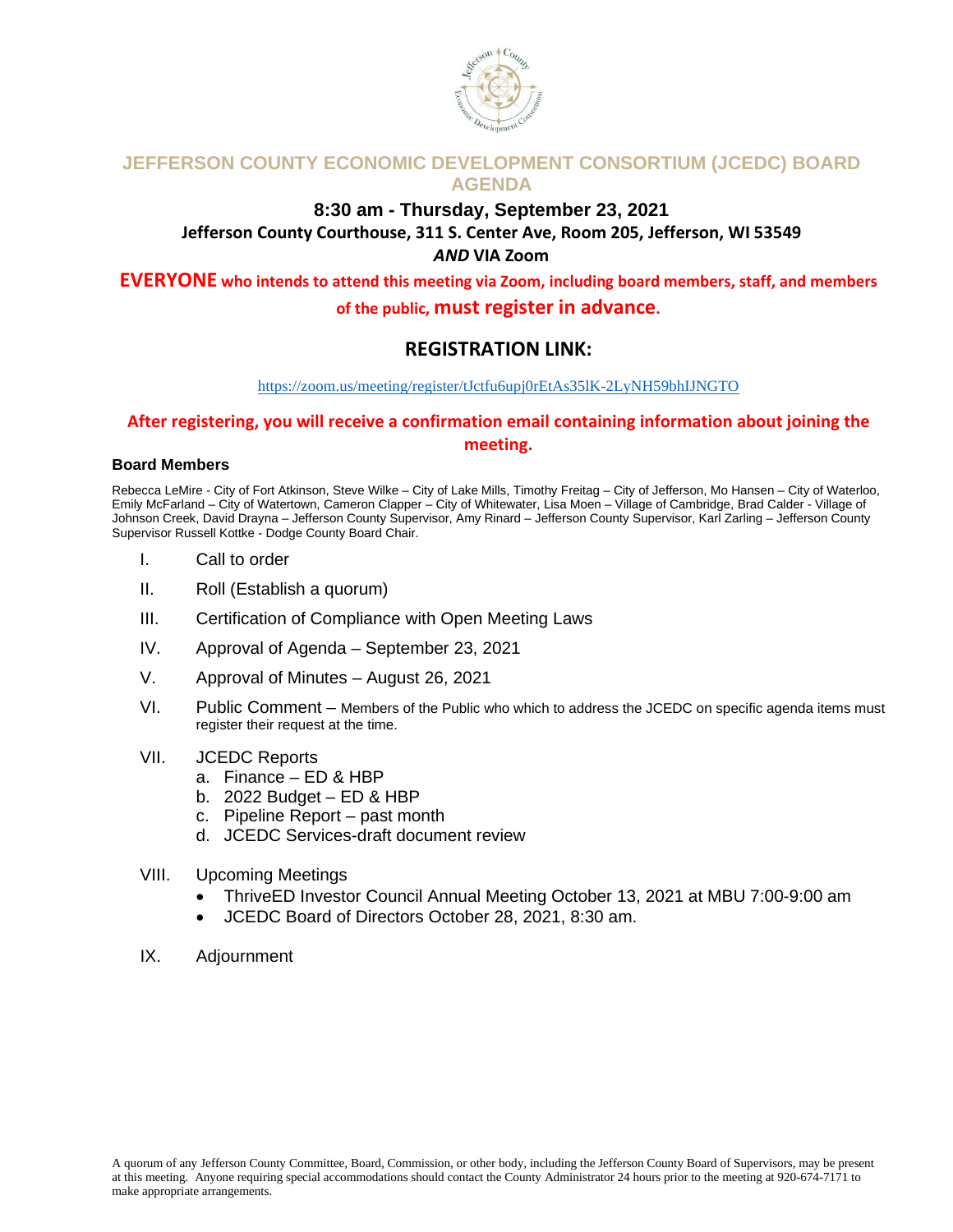#### **Jefferson County Economic Development Consortium (JCEDC) Board of Directors Meeting August 26, 2021 – Meeting held in person and via Zoom.**

Board members –Rebecca LeMire - City of Fort Atkinson, Steve Wilke - City of Lake Mills, Timothy Freitag - City of Jefferson, Mo Hansen - City of Waterloo, Emily McFarland - City of Watertown, Cameron Capper - City of Whitewater, Russ Kottke - Dodge County, Lisa Moen - Village of Cambridge, Brad Calder of Johnson Creek, David Drayna - Jefferson County Supervisor, Karl Zarling - Jefferson County Supervisor, Amy Rinard - Jefferson County Supervisor.

**I. Call to Order -** Meeting called to order by Chairman Hansen at 8:30 am.

#### **II. Roll Call – Quorum Established**

- JCEDC Board Members Present: Mo Hansen-City of Waterloo, Steve Wilke-City of Lake Mills, Tim Freitag-City of Jefferson, Cameron Clapper-City of Whitewater, Rebecca LeMire – City of Fort Atkinson, Brad Calder-Village of Johnson Creek, David Drayna-County, Supervisor Amy Rinard-County Supervisor, Karl Zarling-County Supervisor, Russell Kottke – Dodge County
- Absent: Lisa Moen-Village of Cambridge, Emily McFarland-City of Watertown
- Staff Present: Ben Wehmeier-Jefferson County Administrator, Victoria Pratt-JCEDC Executive Director, Julie Olver-Marketing Manager, Deb Reinbold-Business Development Manager, RoxAnne Witte-Program Specialist
- Members of the Public Attending: Jeff Garretson, Anita Martin-County Supervisor, Chuck Franklin, Rebecca Giroux, Cathy Anderson, Tom Dehnert, Tina Crave, Alex Allon, Jason Scott, Sue Johnson, Mayor Rob Boelk, Danieta Schreier, Sue Johnson, James Romlein, Sr.

#### **III.** Certification of compliance with Open Meeting Law Requirements Staff certified compliance for the agenda dated August 26, 2021

#### **IV. Approval of Agenda**

August 26, 2021 agenda approved as printed by consensus of the board.

#### **V. Approval of Minutes**

June 24, 2021 minutes will be corrected to state that Rebecca LeMire was not in attendance. Wilke/Kottke moved to approve June 24, 2021JCEDC minutes with this correction. Motion passed.

#### **VI. Public Comments -** None

#### **VII. August Education Session**

Brian Depies and Bea Grace from Short Elliott Hendrickson, Inc. and Steve DeCleene from Neuman Development, Inc. gave a PowerPoint presentation titled "Using TIF to Incentivize Single-Family Housing Development". The presentation included market data on existing homes in Jefferson/Dodge counties, a 20-year snapshot on new lots/homes, and a TIF overview for residential housing.

#### **VIII. JCEDC Reports**

- **A. Finance Report –**Clapper/Drayna moved to approve July 31, 2021 JCEDC and Homebuyer Program finance reports as presented. Motion passed.
- **A. 2022 JCEDC and HB Program Budgets –** Discussion was held on the 2022 projected budgets for JCEDC and the HB program that will be submitted to the finance committee for budget hearings in September. Lemire/Wilke moved to approve the 2022 JCEDC and HB program budgets as presented with any updates/clarifications to be presented at the September board of directors meeting.
- **B. JCEDC Services**  The August 2021 draft of the Proposed Municipal Economic Development Services Offered document was shared with the board. This document will be used as staff and JCEDC/ThriveED boards work on the 2022-2026 Strategic Plan. Due to time constraints, this agenda item will be added to the September 23rd JCEDC board of directors meeting for further discussion.

#### **X. Upcoming Meeting/Seminars**

- ThriveED Investor Council Annual Meeting October 13, 2021, 7:00 9:00 am, Maranatha Baptist University, Watertown WI
- JCEDC Board of Directors Meeting October 28, 2021, 8:30 am.

#### **XI. Adjournment**

There being no further business to come before the board for consideration at this time, Clapper/LeMire motioned to adjourn. Meeting adjourned 10:10 am.

Minutes prepared by: RoxAnne L. Witte, Program Specialist Jefferson County Economic Development Consortium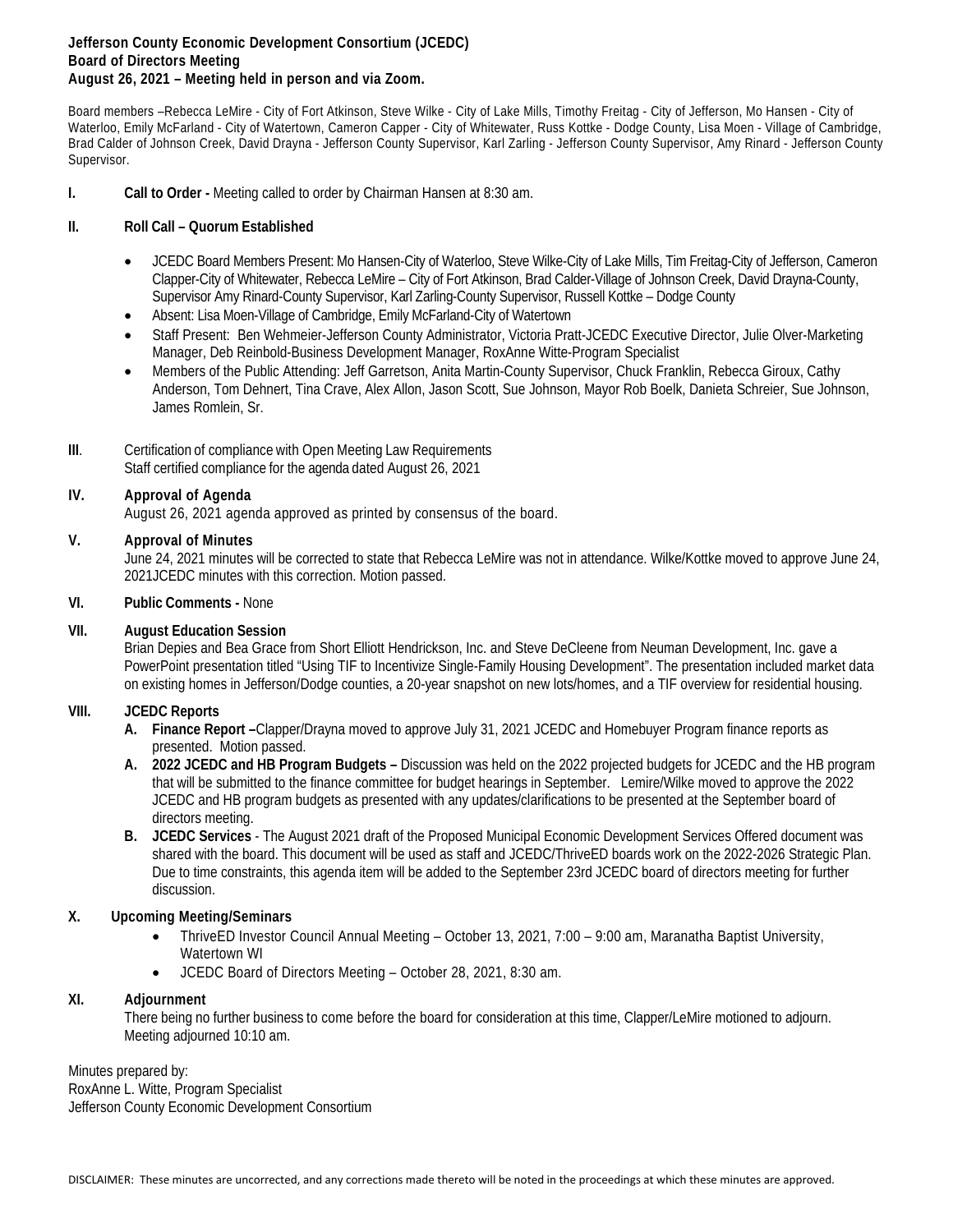#### Proposed Municipal Economic Development

Services Offered

August 2021

Economic Development is a non-mandated government service. However, business growth generates taxable income streams for municipal governments and generates jobs that support a community's economy. This simple fact is why Federal, State and local governments provide funding for economic development services.

As JCEDC/ThriveED is about to embark on finalizing it's 2022-2026 strategic plan; 5 years after the creation of the public-private partnership; now is a good time to review the work we do and the work behind the scenes that most never see. This document is for discussion purposes only; to be shared with members of the boards of both organizations, prior to adoption of the strategic plan.

**Lead Generation:** ThriveED/JCEDC promotes the assets and resources attractive to primary industry sector businesses, to businesses both inside and outside the region. As leads are generated, these are professionally managed from the LEAD stage to the PROSPECT stage by ED staff. A report is generated and shared monthly, that lists, under code names, of all leads/prospects/projects the staff is working on. The report does not reveal any information that might violate the businesses' request for confidentiality. Currently, each business transaction is managed, as needed, to conclusion with the engagement of staff. In some instances, depending upon the businesses' needs and the municipality chosen, staff may back out of the negotiations between the business and the municipality. Each opportunity is managed based upon the request for engagement from the business and/or from the municipality.

**Prospect Management**: this service is led by the business and normally requires that confidentiality be maintained. Often, businesses are negotiating with several municipalities at the same time, to maximize their return on investment and ensure that their future operating needs will be met. In these scenarios, staff works closely with the business and encourages the decision-makers/influencers, to meet with each municipality. If the company is unwilling to do so, JCEDC/ThriveED remains engaged as the SPOC (Single Point of Contact) for the prospect leads.

**Project Management:** JCEDC/ThriveED staff in various aspects of project management as needed; i.e., assisting businesses with everything from identifying sites or buildings that meet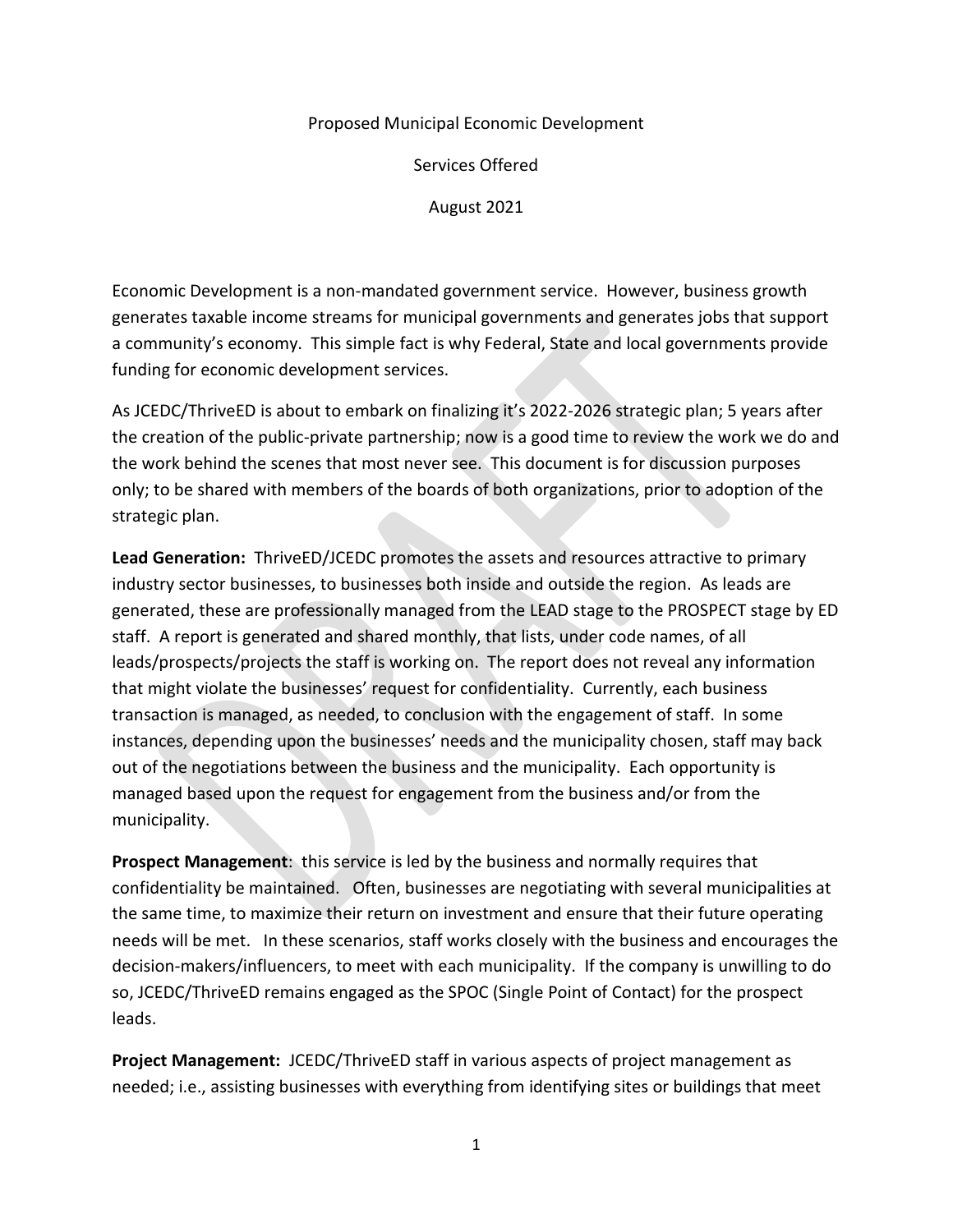their needs; accessing financing/building the necessary capital stack to complete the project; identifying builders or services contractors, ensuring that incentives offered at the state and federal level are delivered, assisting with other recruitment or relocations needs the business may have such as finding housing, child care, health care, etc.

**BRE and Competitive Best Practices:** These services are bundled for a reason: keeping a finger on the pulse of existing primary industry sector employers in a community, allows the ED staff to understand and credibly share vital information with community leaders about the 'state of businesses' in their community. At the same time, it allows staff to share best practices with businesses across the region. While there are broad best practice actions that any community can undertake to be more competitive; knowing the issues and the impact from consistent business visits creates a better-informed conversation about how the community might address barriers to growth and/or continue doing constructive things to help businesses grow in place. JCEDC/ThriveED staff also provides input as requested on economic development best practices for municipalities ( and for businesses) to help them to compete for and win new business investments.

**Subject Matter Expertise:** JCEDC/ThriveED staff bring 50 years combined economic development experience in multiple markets, rural and urban to the region. Staff has experience developing incentive programs, managing incentive programs, creating financing tools, developing business investment districts, creating TID's and use of TIF funds; along with a variety of other areas. Business development strategies, use of incentives, establishing and running economic development programs, establishing and running revolving loan funds and targeted marketing to attract business investment are just a few areas of expertise where staff can assist municipalities.

**Economic Development Related Research:** Developing a 'value proposition' requires verifiable data. Whether its assisting municipalities with detail-rich RFP responses, or research that quantifies data points to helps businesses or municipalities address issues, JCEDC/ThriveED can lead these efforts and deliver impactful reports. Municipal leaders looking to promote their community to attract residents, or specific types of businesses, will have better outcomes if their outreach is based upon verified information.

**Home Buyer Services:** Offered across Jefferson County, this service includes one-on-one and classroom services designed to help income-constrained folks buy or refurbish homes within the county. Assistance to home buyers includes access to grant funds to apply towards the purchase of a home. Rehab assistance includes loan funds to rehab an existing home. Loan funds for rehab are not payable until said home is sold.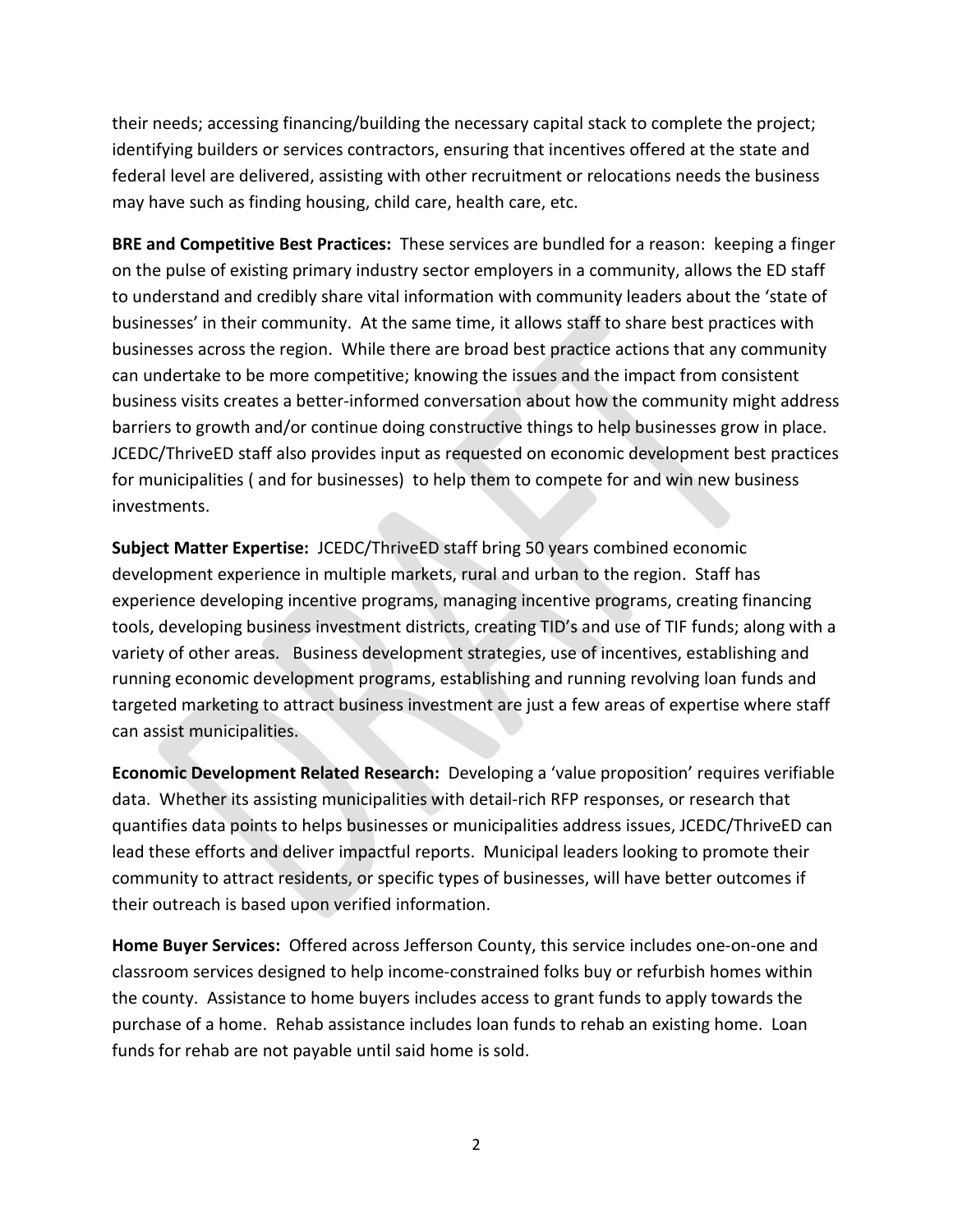### **WORK COMPONENTS OF CATEGORIES**

**LEAD GENERATION:** The following activities are part of generating leads or filling the top of the funnel.

- Marketing & Promoting targeted outreach activities to solicit inquiries. Includes identifying targets; crafting compelling messaging; disseminating materials using strategic media channels; and following up.
- Networking identifying opportunities to interact with decision-makers and decisioninfluencers; attending and meeting with key contacts; doing follow up.
- Responding to Inquiries insuring professional and timely responses to all inquires that come into the organization.
- Completing RFI's researching appropriate locations to meet requests; assembling all information to complete requested data fields sent out by customer reps. Following up.
- Follow Up ensuring that all inquiries are followed up on; that all questions and follow up questions have been answered to the customer's satisfaction.
- NOTE: While the ED professionals are capable of researching and compiling data necessary to complete all RFI's received; the organization usually requires input from the municipality where sites are located, to answer specific questions. Since these are always time sensitive; it's critical to have a Point of Contact established at every municipality who has the capacity to respond within a couple of hours.

## **PROSPECT MANAGEMENT:**

- Costs analyses: often if the company is looking at multiple locations; we can offer some guidance to help them weigh the ongoing costs of doing business in one location versus another. On the flip side; if the company has hired someone to do this for them, we work with their consultant to ensure that the numbers they've pulled together are accurate (because they often aren't!).
- Municipality-Company Consultant: due to the nature of the work; the ED professionals are often privy to information that the company or their consultants are not sharing with the municipalities of interest. At this level; we are able to bring forth key information to the municipality that allows them to 'up their competitiveness' in the process with an eye on winning the deal.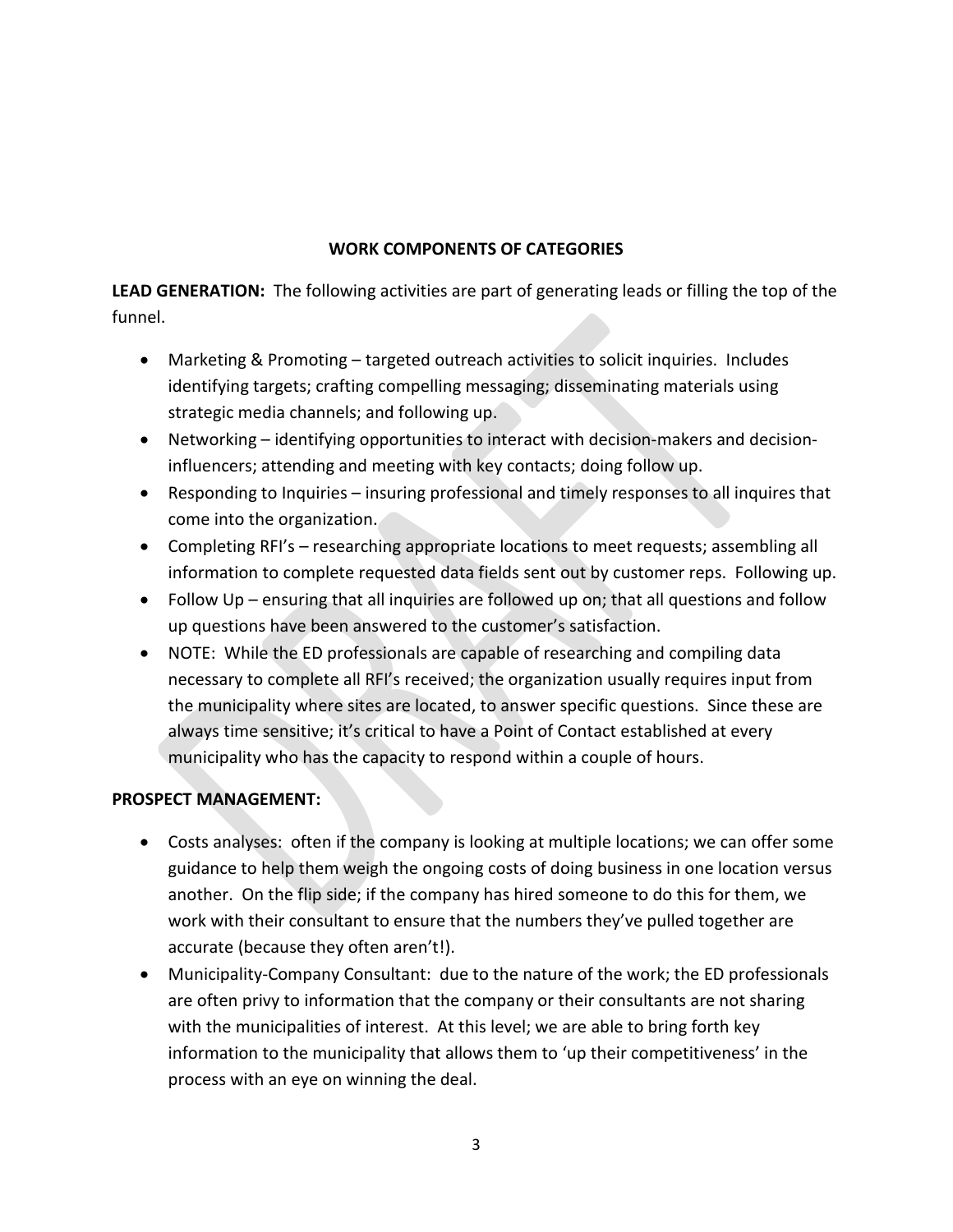• Developer Introductions: As we are working to generate leads, we often identify developers looking for specific investment opportunities. This makes the developer a "prospect" instead of a lead. We routinely introduce developers to opportunities that meet their requested interest – and introduce them to the municipal leaders they'd need to work with to understand if their proposed investment will work in that community.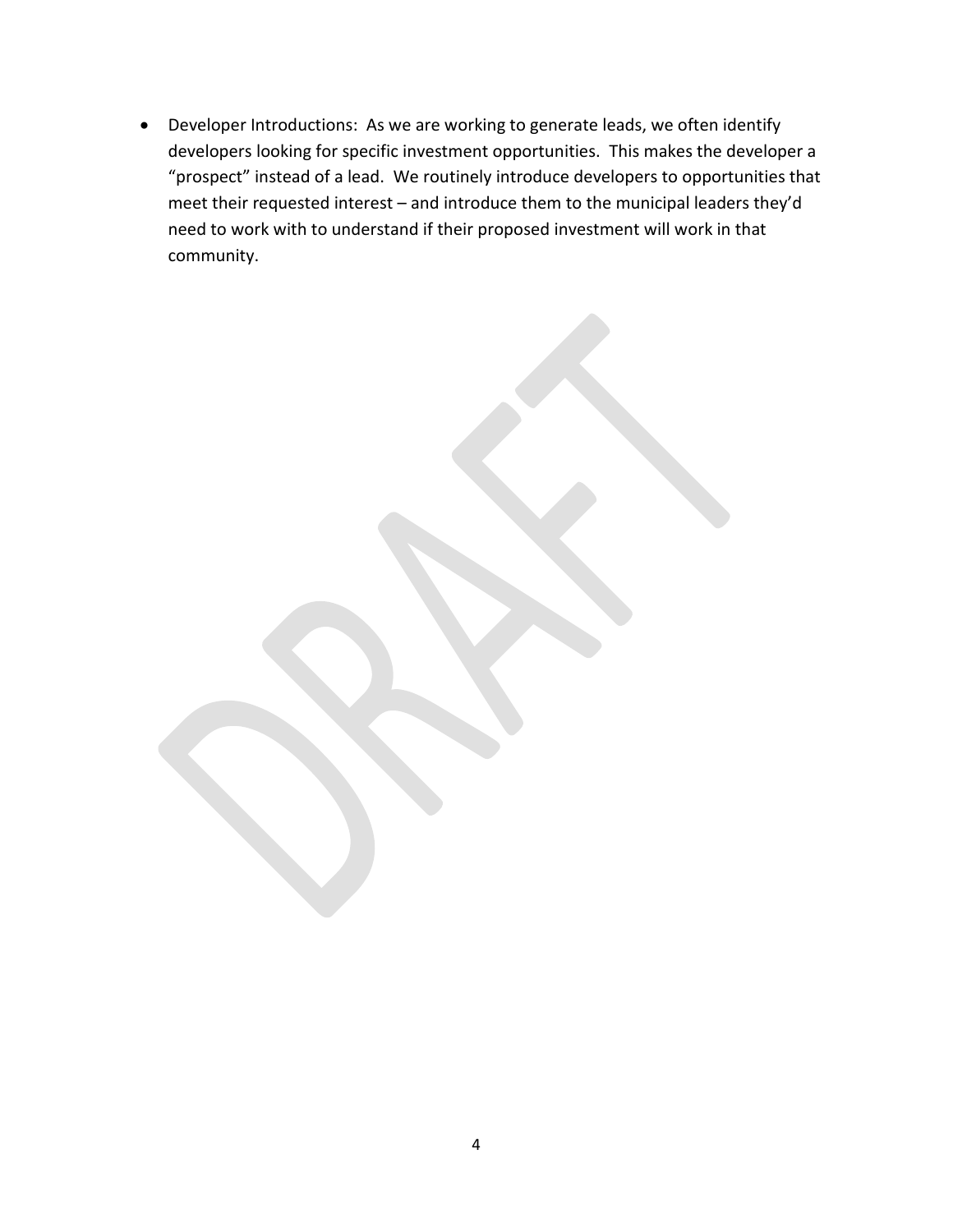# **Jefferson County Economic Development Consortium August 31, 2021**

|                                    | <b>August Estimates</b>  | <b>July Final</b>        | <b>Year to Date</b> | 2021 Budget              |        |
|------------------------------------|--------------------------|--------------------------|---------------------|--------------------------|--------|
| Revenue                            |                          |                          |                     |                          |        |
| <b>JCEDC GHDP Service fees</b>     |                          | $\overline{\phantom{a}}$ | 67,500.00           | 135,000.00               | 50.0%  |
| <b>GHDP Reimburseable Espenses</b> | $\overline{\phantom{a}}$ | $\overline{\phantom{a}}$ |                     | $\overline{\phantom{a}}$ |        |
| V-Cambridge                        |                          | $\overline{\phantom{a}}$ | 160.50              | 160.50                   | 100.0% |
| <b>V-Johnson Creek</b>             |                          | $\overline{\phantom{a}}$ | 4,524.00            | 4,524.00                 | 100.0% |
| <b>C-Fort Atkinson</b>             | $\overline{\phantom{a}}$ | $\overline{\phantom{a}}$ | 18,712.50           | 18,712.50                | 100.0% |
| C-Jefferson                        |                          | $\overline{\phantom{a}}$ | 12,156.00           | 12,156.00                | 100.0% |
| <b>C-Lake Mills</b>                |                          | $\overline{\phantom{a}}$ | 9,228.00            | 9,228.00                 | 100.0% |
| C-Waterloo                         |                          | $\overline{\phantom{a}}$ | 4,977.00            | 4,977.00                 | 100.0% |
| C-Watertown                        | $\overline{\phantom{a}}$ | $\overline{\phantom{a}}$ | 22,851.00           | 22,851.00                | 100.0% |
| C-Whitewater                       |                          | $\overline{\phantom{a}}$ | 4,588.50            | 4,588.50                 | 100.0% |
| <b>Jefferson County</b>            |                          | $\overline{\phantom{a}}$ | 128,568.00          | 128,568.00               | 100.0% |
| Dodge County                       |                          | $\overline{\phantom{a}}$ | 135,007.50          | 135,445.50               | 99.7%  |
| <b>Contra Account</b>              |                          | $\overline{\phantom{a}}$ | (13,717.70)         | (13,717.70)              | 100.0% |
| <b>Total</b>                       |                          | -                        | 394,555.30          | \$<br>462,493.30         | 85.3%  |

| <b>Expenditures</b>             | <b>August Estimates</b> | <b>July Final</b>        | <b>Year to Date</b> | 2021 Budget     |      |
|---------------------------------|-------------------------|--------------------------|---------------------|-----------------|------|
| Personnel                       | 32,152.29               | 31,468.910               | 256,251.02          | 389,577.51      | 66%  |
| <b>Professional Services</b>    |                         |                          | 37,248.00           | 60,000.00       | 62%  |
| <b>Web Page Development</b>     |                         |                          | 1,541.34            | 2,125.00        | 73%  |
| <b>Office Expense</b>           | 455.00                  | 1,639.230                | 4,362.20            | 10,336.00       | 42%  |
| Membership                      |                         | 455.000                  | 1,994.00            | 3,300.00        | 60%  |
| <b>Professional Development</b> | 998.08                  | 135.000                  | 3,733.15            | 4,800.00        | 78%  |
| <b>Meeting Expenses</b>         | 5.78                    | $\overline{\phantom{a}}$ | 90.69               | 1,500.00        | 6%   |
| <b>Training Materials</b>       |                         |                          |                     | 500.00          | 0%   |
| <b>Subscriptions</b>            | 86.97                   | 86.970                   | 2,443.64            | 6,000.00        | 41%  |
| Internet/Phones/Mis             | 935.94                  | 910.830                  | 7,284.61            | 12,140.00       | 60%  |
| <b>Other Operating</b>          |                         |                          |                     | 1,000.00        | 0%   |
| <b>Travel Related</b>           | 654.21                  | 378.220                  | 1,870.64            | 5,800.00        | 32%  |
| <b>Other Insurance</b>          | 250.64                  | 250.640                  | 2,005.12            | 2,068.26        | 97%  |
| <b>Vehicle Repair</b>           |                         | 429.000                  | 429.00              |                 |      |
| <b>Railroad Consortium</b>      |                         |                          | 14,000.00           | 14,000.00       | 100% |
| <b>Operating Reserve</b>        |                         |                          |                     |                 |      |
| <b>Total</b>                    | 35,538.91               | 35,753.800               | 333,253.41<br>\$    | 513,146.77<br>s | 65%  |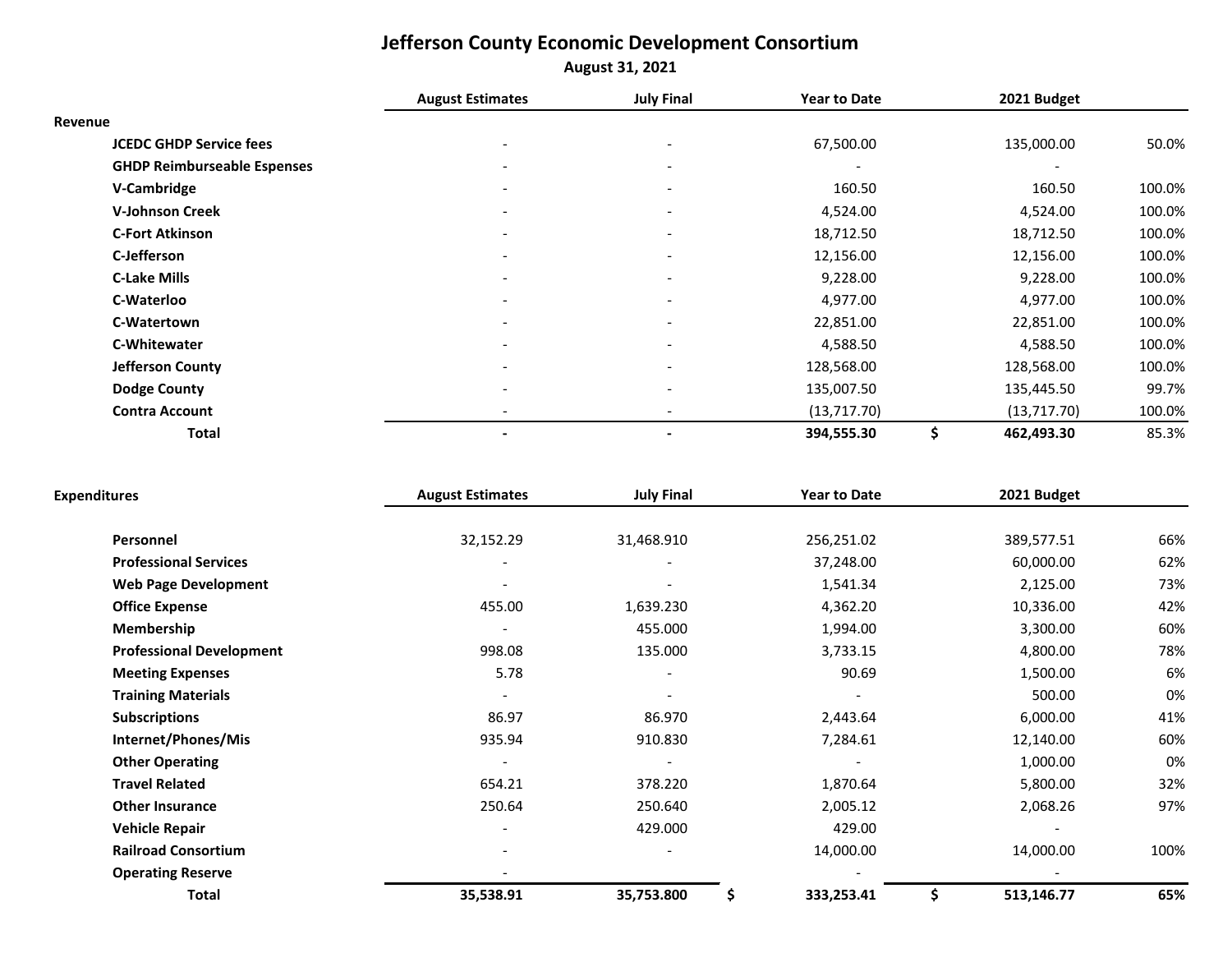|                                                             |                          | <b>SUMMARY</b>           |                     |              |
|-------------------------------------------------------------|--------------------------|--------------------------|---------------------|--------------|
|                                                             |                          | August 31, 2021          |                     |              |
|                                                             |                          |                          |                     |              |
|                                                             | <b>August Estimates</b>  | <b>July Final</b>        | <b>Year to Date</b> | 2021 Budget  |
| <b>Revenues</b>                                             | $\overline{\phantom{a}}$ | $\overline{\phantom{0}}$ | \$394,555.30        | \$462,493.30 |
| <b>Expenses</b>                                             | 35,538.91                | 35,753.800               | \$333,253.41        | \$513,146.77 |
| <b>Total Profit/Loss</b>                                    |                          |                          | \$61,301.89         |              |
| 1/1/2021 JCEDC Operating Reserve Carryforward Balance Total |                          | \$347,694.74             |                     |              |
| <b>Vested Benefits Balance</b>                              | (34, 125.50)             |                          |                     |              |
| <b>JCEDC Operating Reserve Balance</b>                      | 313,569.24               |                          |                     |              |
| 5/17/2021 Loan Receivable due from ThriveED on 12/31/2022   |                          | \$36,782.76              |                     |              |
|                                                             |                          |                          |                     |              |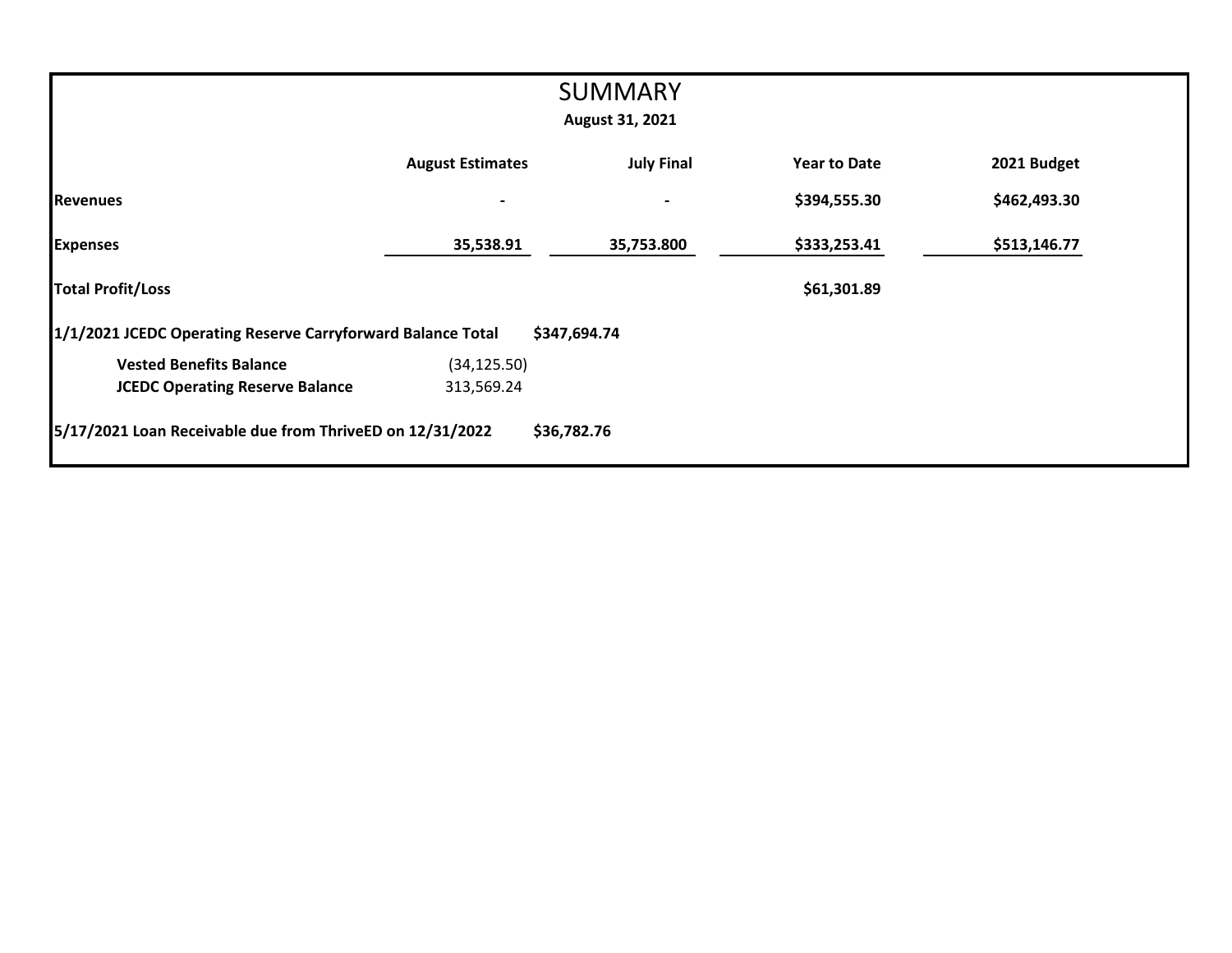# **Breakdown By Goals**

| Goal 1 |                                 | <b>August Estimates</b> | <b>July Final</b> | <b>Year to Date</b> | 2021 Budget      |      |
|--------|---------------------------------|-------------------------|-------------------|---------------------|------------------|------|
|        | Personnel                       | 10,931.78               | 10,699.429        | 87,306.52           | 134,982.70       | 65%  |
|        | <b>Professional Services</b>    |                         |                   | 12,414.76           | 20,000.00        | 62%  |
|        | <b>Web Page Development</b>     |                         |                   | 513.73              | 708.33           | 73%  |
|        | <b>Office Expense</b>           | 151.65                  | 546.355           | 1,453.92            | 3,445.33         | 42%  |
|        | Membership                      | $\overline{a}$          |                   | 664.60              | 1,100.00         | 60%  |
|        | <b>Professional Development</b> | 332.66                  | 44.996            | 1,244.26            | 1,600.00         | 78%  |
|        | <b>Meeting Expenses</b>         | 1.93                    |                   | 30.23               | 500.00           | 6%   |
|        | <b>Training Materials</b>       |                         |                   |                     | 166.67           | 0%   |
|        | <b>Subscriptions</b>            | 28.99                   | 28.987            | 814.47              | 2,000.00         | 41%  |
|        | Internet/Phones/Mis             | 311.96                  | 303.593           | 2,428.07            | 4,046.67         | 60%  |
|        | <b>Other Operating</b>          |                         |                   |                     | 333.33           | 0%   |
|        | <b>Travel Related</b>           | 218.05                  | 126.061           | 623.49              | 1,933.33         | 32%  |
|        | <b>Other Insurance</b>          | 83.54                   | 83.538            | 668.31              | 689.42           | 97%  |
|        | <b>Vehicle Repair</b>           |                         | 142.986           | 142.99              |                  | 0%   |
|        | <b>Railroad Consortium</b>      |                         |                   | 4,666.20            | 4,666.67         | 100% |
|        | *Total                          | 12,060.55               | 11,975.945        | 112,971.54          | \$<br>176,172.45 | 64%  |
| Goal 2 |                                 | <b>August Estimates</b> | <b>July Final</b> | <b>Year to Date</b> | 2021 Budget      |      |
|        | Personnel                       | 8,681.12                | 8,496.606         | 68,406.44           | 102,665.18       | 67%  |
|        | <b>Professional Services</b>    |                         |                   | 12,414.76           | 20,000.00        | 62%  |
|        | <b>Web Page Development</b>     |                         |                   | 513.73              | 708.33           | 73%  |
|        | <b>Office Expense</b>           | 151.65                  | 546.355           | 1,453.92            | 3,445.33         | 42%  |
|        | Membership                      |                         |                   | 664.60              | 1,100.00         | 60%  |
|        | <b>Professional Development</b> | 332.66                  | 44.996            | 1,244.26            | 1,600.00         | 78%  |
|        | <b>Meeting Expenses</b>         | 1.93                    |                   | 30.23               | 500.00           | 6%   |
|        | <b>Training Materials</b>       |                         |                   |                     | 166.67           | 0%   |
|        | <b>Subscriptions</b>            | 28.99                   | 28.987            | 814.47              | 2,000.00         | 41%  |
|        | Internet/Phones/Mis             | 311.96                  | 303.593           | 2,428.07            | 4,046.67         | 60%  |
|        | <b>Other Operating</b>          |                         |                   |                     | 333.33           | 0%   |
|        |                                 |                         |                   | 623.49              | 1,933.33         | 32%  |
|        | <b>Travel Related</b>           | 218.05                  | 126.061           |                     |                  |      |
|        | <b>Other Insurance</b>          | 83.54                   | 83.538            | 668.31              | 689.42           | 97%  |
|        | <b>Vehicle Repair</b>           |                         | 142.986           | 142.98              |                  |      |
|        | <b>Railroad Consortium</b>      |                         |                   | 4,666.20            | 4,666.67         | 100% |

| Goal 3                       | <b>August Estimates</b> | <b>July Final</b>        | <b>Year to Date</b> | 2021 Budget |     |
|------------------------------|-------------------------|--------------------------|---------------------|-------------|-----|
| Personnel                    | 12,539.39               | 12.272.875               | 100.538.06          | 151.929.70  | 66% |
| <b>Professional Services</b> |                         | -                        | 12,418.48           | 20,000.00   | 62% |
| Web Page Development         |                         | $\overline{\phantom{a}}$ | 513.88              | 708.33      | 73% |
| <b>Office Expense</b>        | 151.70                  | 546.519                  | 4,454.36            | 3,445.33    | 42% |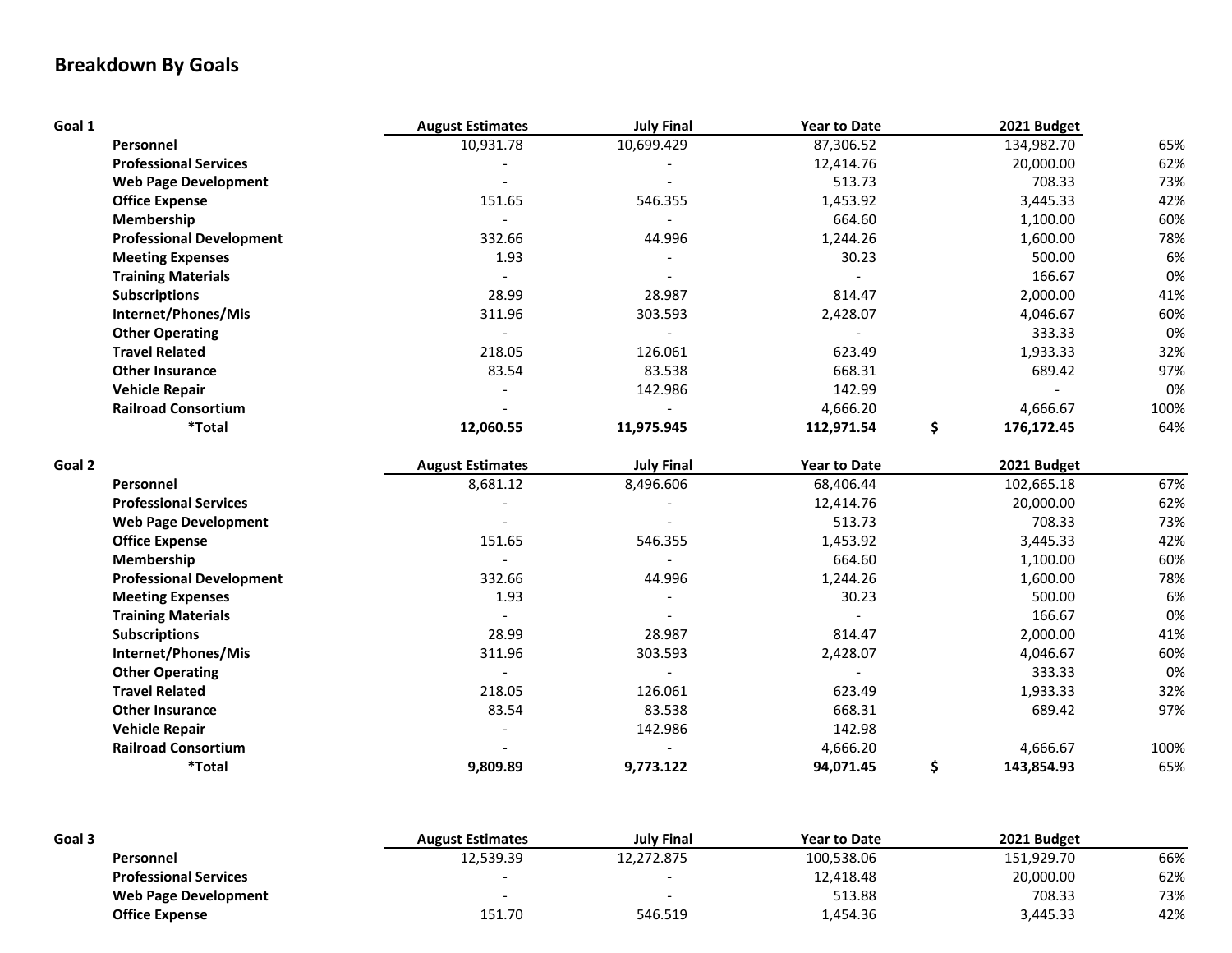| <b>Goal 3 Continued</b>         | <b>August Estimates</b>  | <b>July Final</b>        | <b>Year to Date</b> | 2021 Budget |      |
|---------------------------------|--------------------------|--------------------------|---------------------|-------------|------|
| Membership                      |                          | $\overline{\phantom{a}}$ | 664.80              | 1,100.00    | 60%  |
| <b>Professional Development</b> | 332.76                   | 45.009                   | 1.244.63            | 1,600.00    | 78%  |
| <b>Meeting Expenses</b>         | 1.93                     | $\overline{\phantom{a}}$ | 30.24               | 500.00      | 6%   |
| <b>Training Materials</b>       | $\overline{\phantom{a}}$ | $\overline{\phantom{a}}$ |                     | 166.67      | 0%   |
| <b>Subscriptions</b>            | 29.00                    | 28.996                   | 814.72              | 2,000.00    | 41%  |
| Internet/Phones/Mis             | 312.02                   | 303.644                  | 2,428.47            | 4,046.67    | 60%  |
| <b>Other Operating</b>          |                          | $\overline{\phantom{a}}$ |                     | 333.33      | 0%   |
| <b>Travel Related</b>           | 218.11                   | 126.099                  | 623.67              | 1,933.33    | 32%  |
| <b>Other Insurance</b>          | 83.56                    | 83.563                   | 668.50              | 689.42      | 97%  |
| <b>Vehicle Repair</b>           |                          | 143.029                  | 143.03              |             |      |
| <b>Railroad Consortium</b>      |                          | $\overline{\phantom{a}}$ | 4,667.60            | 4.666.67    | 100% |
| *Total                          | 13.668.47                | 13.549.734               | 126,210.43          | 193.119.45  | 65%  |

|                                                             |                         | <b>SUMMARY</b>                                      |                     |                  |
|-------------------------------------------------------------|-------------------------|-----------------------------------------------------|---------------------|------------------|
|                                                             |                         | August 31, 2021                                     |                     |                  |
|                                                             |                         |                                                     | <b>Year to Date</b> | 2021 Budget      |
| <b>Revenues</b>                                             |                         |                                                     |                     |                  |
| Income                                                      |                         |                                                     | 394,555.30          | \$<br>462,493.30 |
|                                                             | <b>August Estimates</b> | <b>July Final</b>                                   | <b>Year to Date</b> | 2021 Budget      |
| <b>Expenses</b>                                             |                         |                                                     |                     |                  |
| Goal 1                                                      | 12,060.55               | 11,975.945                                          | 112,971.54          | \$<br>176,172.45 |
| Goal 2                                                      | 9,809.89                | 9,773.122                                           | 94,071.45           | \$<br>143,854.93 |
| Goal 3                                                      | 13,668.47               | 13,549.734                                          | 126,210.43          | \$<br>193,119.45 |
| <i><b>*Totals</b></i>                                       | 35,538.91               | 35,298.801                                          | \$<br>333,253.42    | \$<br>513,146.83 |
| 1/1/2021 JCEDC Operating Reserve Carryforward Balance Total |                         | \$347,694.74                                        |                     |                  |
| <b>Vested Benefits Balance</b>                              | (34, 125.50)            |                                                     |                     |                  |
| <b>JCEDC Operating Reserve Balance</b>                      | 313,569.24              |                                                     |                     |                  |
| 5/17/2021 Loan Receivable due from ThriveED on 12/31/2022   |                         | \$36,782.76                                         |                     |                  |
|                                                             |                         | *Note breatkout differences due to percent rounding |                     |                  |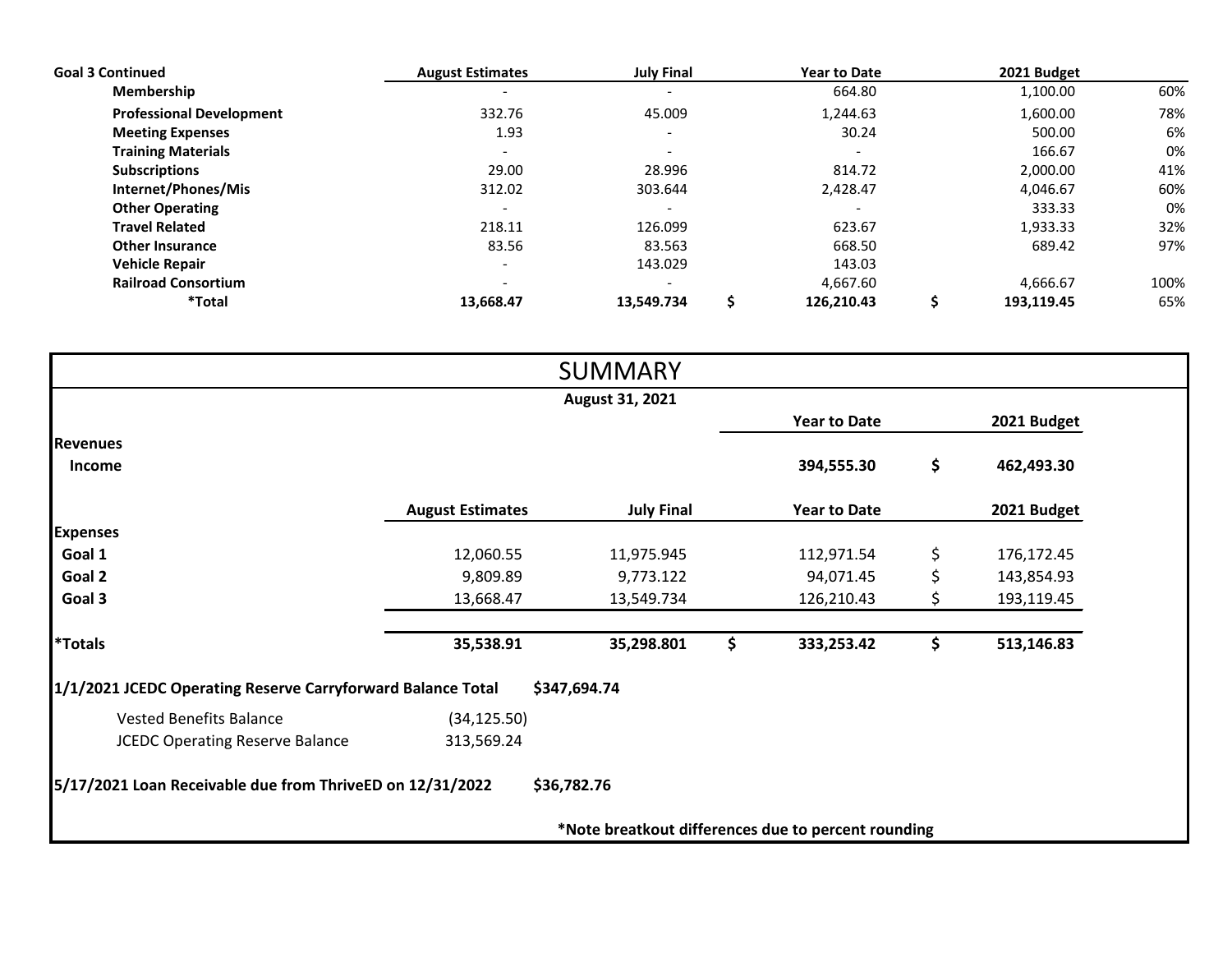# Jefferson County Economic Development Consortium

Home Buyer Program

August 31, 2021

| <b>Income</b>                           | <b>August</b><br><b>Estimates</b> | <b>July Actual</b> | <b>Year to Date</b> | <b>Budget</b>   |      |
|-----------------------------------------|-----------------------------------|--------------------|---------------------|-----------------|------|
| V-Cambridge                             |                                   |                    | 10.70               | 10.70           | 100% |
| V-Johnson Creek                         |                                   |                    | 301.60              | 301.60          | 100% |
| C- Fort Atkinson                        |                                   |                    | 1,247.50            | 1,247.50        | 100% |
| C-Jefferson                             |                                   |                    | 810.40              | 810.40          | 100% |
| C-Lake Mills                            |                                   |                    | 615.20              | 615.20          | 100% |
| C-Waterloo                              |                                   |                    | 331.80              | 331.80          | 100% |
| C-Watertown                             |                                   |                    | 1,523.40            | 1,523.40        | 100% |
| C-Whitewater                            |                                   |                    | 305.90              | 305.90          | 100% |
| Jefferson County                        |                                   |                    | 8,571.20            | 8,571.20        | 100% |
| DPP Home Buyer Program                  |                                   |                    | 2,100.00            |                 |      |
| DPA Home Buyer Program                  | 650.00                            | 1,300.00           | 3,900.00            | 10,000.00       | 60%  |
| Additional HBC Inc. Contract Restricted |                                   | 2,500.00           | 12,572.00           |                 | 0%   |
| <b>Applied Operating Reserve</b>        |                                   |                    |                     | 27,389.20       | 0%   |
| <b>TOTALS</b>                           | \$<br>650.00                      | \$<br>3,800.00     | 32,289.70<br>\$.    | Ś.<br>51,106.90 | 63%  |

| <b>Expenses</b>                                                                   | <b>August</b><br><b>Estimates</b> | <b>July Actual</b> | <b>Year to Date</b> | <b>Budget</b> |     |
|-----------------------------------------------------------------------------------|-----------------------------------|--------------------|---------------------|---------------|-----|
| Personnel                                                                         | 2,919.81                          | 2,848.84           | 24,298.42           | 36,335.84     | 67% |
| Web Page Development                                                              |                                   |                    | 114.00              | 150.00        | 76% |
| Office Expense                                                                    | 64.06                             | 64.06              | 642.57              | 3,420.00      | 19% |
| Membership                                                                        |                                   |                    |                     | 250.00        | 0%  |
| Professional Development                                                          |                                   |                    |                     | 3,700.00      | 0%  |
| Legal Notices - Southern Housing                                                  |                                   |                    |                     |               |     |
| <b>Training Materials</b>                                                         |                                   | 73.00              | 318.80              | 3,000.00      | 11% |
| Subscriptions                                                                     |                                   |                    | 595.00              | 1,000.00      | 60% |
| Internet/Phones/Mis                                                               | 162.17                            | 187.42             | 1,295.27            | 2,048.00      | 63% |
| <b>Travel Related</b>                                                             |                                   |                    |                     | 930.00        | 0%  |
| Other Insurance                                                                   | 20.04                             | 20.04              | 160.32              | 227.06        | 71% |
| <b>Recording Fees</b>                                                             |                                   |                    |                     |               |     |
| <b>TOTALS</b>                                                                     | \$<br>3,166.08                    | \$<br>3,193.36     | \$<br>27,424.38     | \$1,060.90    | 54% |
| 1/1/2021 Operating Reserve Carryforward Balance<br><b>Vested Benefits Balance</b> |                                   |                    | $-$6,855.23$        | \$132,911.42  |     |
| <b>Homebuyer Program Operating Reserve Balance</b>                                |                                   |                    | \$126,056.19        |               |     |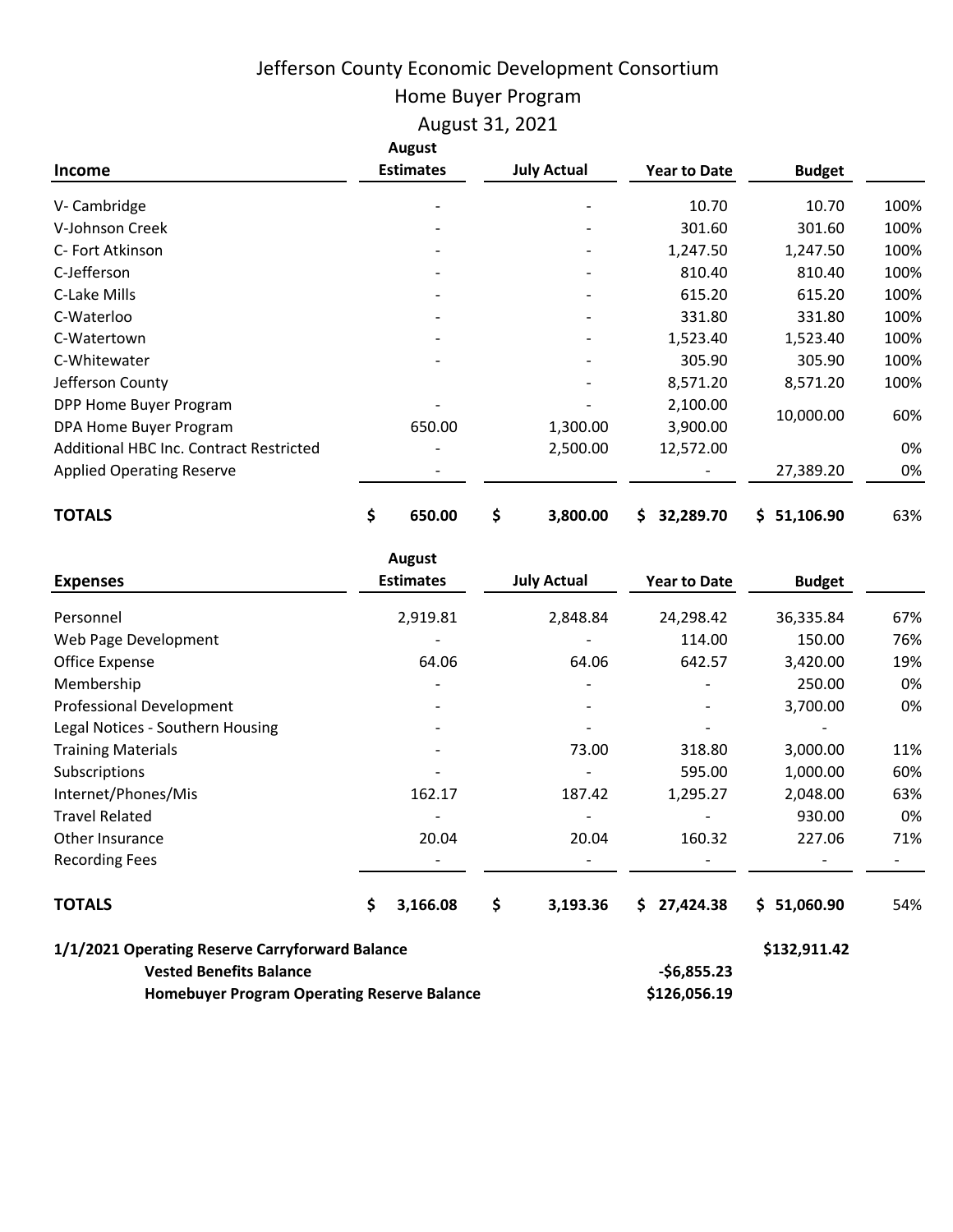# **Jefferson County Economic Development Consortium**

# **2022 Projected Budget DRAFT**

|                                                                              | 2022 Approved by County<br><b>Finance Committee</b> |                                                         | 2022 Approved by JCEDC<br><b>Board 8-26-2021</b> |                                           |                                                                |  |                                    | 2022 Updated Budget Presented 9/23/2021           |                                                                                           |                                                                                    |
|------------------------------------------------------------------------------|-----------------------------------------------------|---------------------------------------------------------|--------------------------------------------------|-------------------------------------------|----------------------------------------------------------------|--|------------------------------------|---------------------------------------------------|-------------------------------------------------------------------------------------------|------------------------------------------------------------------------------------|
| Income                                                                       | 2022 Budget                                         | Population<br>Est Used to<br>Determine<br><b>Budget</b> |                                                  | 2022<br><b>Projected</b><br><b>Budget</b> | Population<br><b>Est Used to</b><br>Determine<br><b>Budget</b> |  | 2022<br>Projected<br><b>Budget</b> | Population<br>Est Used to<br>Determine<br>Budget* | <b>Esri Population</b><br><b>Numbers</b><br>9/16/2021                                     | Dept of Admin<br>Preliminary<br>Population<br><b>Estimates pulled</b><br>9/16/2021 |
| <b>GHDP - Reimbursed Expenses</b>                                            | 135,000.00                                          |                                                         |                                                  | 135,000.00                                |                                                                |  | 135,000.00                         |                                                   |                                                                                           |                                                                                    |
| V- Cambridge                                                                 | 162.00                                              | 108                                                     |                                                  | 162.00                                    | 108                                                            |  | 160.50                             | 107                                               |                                                                                           | 107                                                                                |
| <b>V-Johnson Creek</b>                                                       | 4,524.00                                            | 3016                                                    |                                                  | 4,524.00                                  | 3016                                                           |  | 4,546.50                           | 3031                                              | 3031                                                                                      |                                                                                    |
| <b>C- Fort Atkinson</b>                                                      | 18,713.00                                           | 12475                                                   |                                                  | 18,712.50                                 | 12475                                                          |  | 18,702.00                          | 12468                                             | 12468                                                                                     |                                                                                    |
| C-Jefferson                                                                  | 12,156.00                                           | 8104                                                    |                                                  | 12,156.00                                 | 8104                                                           |  | 12,165.00                          | 8110                                              | 8110                                                                                      |                                                                                    |
| <b>C-Lake Mills</b>                                                          | 9,228.00                                            | 6152                                                    |                                                  | 9,228.00                                  | 6152                                                           |  | 9,226.50                           | 6151                                              | 6151                                                                                      |                                                                                    |
| C-Waterloo                                                                   | 4,977.00                                            | 3318                                                    |                                                  | 4,977.00                                  | 3318                                                           |  | 5,043.00                           | 3362                                              | 3362                                                                                      |                                                                                    |
| C-Watertown                                                                  | 22,851.00                                           | 15234                                                   |                                                  | 22,851.00                                 | 15234                                                          |  | 23,199.00                          | 15466                                             |                                                                                           | 15466                                                                              |
| <b>C-Whitewater</b>                                                          | 4,589.00                                            | 3059                                                    |                                                  | 4,588.50                                  | 3059                                                           |  | 3,882.00                           | 2588                                              |                                                                                           | 2588                                                                               |
| <b>Jefferson County</b>                                                      | 128,568.00                                          | 85712                                                   |                                                  | 128,568.00                                | 85712                                                          |  | 128,433.00                         | 85622                                             | 85622                                                                                     |                                                                                    |
| <b>Dodge County</b>                                                          | 135,008.00                                          | 90005                                                   |                                                  | 135,007.50                                | 90005                                                          |  | 135,007.50                         | 90186                                             | 90186                                                                                     | 90333                                                                              |
| <b>Contra Account - Homebuyer</b>                                            | (13, 718.00)                                        |                                                         |                                                  | (13,717.70)                               |                                                                |  | (13,690.50)                        |                                                   |                                                                                           |                                                                                    |
| <b>TOTAL</b>                                                                 | \$<br>462,058.00                                    |                                                         |                                                  | 462,056.80                                |                                                                |  | \$<br>461,674.50                   |                                                   |                                                                                           |                                                                                    |
|                                                                              |                                                     |                                                         |                                                  |                                           |                                                                |  |                                    |                                                   | *NOTE - Invoicing will be done in December and population<br>be used for billing purposes | numbers will be verified and published numbers at that time will                   |
| Loan Receivable: Due 12/31/2022<br>(\$34,998 Principal + 3% simple interest) | \$<br>36,782.76                                     |                                                         |                                                  | 36,782.76                                 |                                                                |  | 36,782.76                          |                                                   |                                                                                           |                                                                                    |
| <b>Projected Revenues for YE 2022</b>                                        | \$<br>498,840.76                                    |                                                         |                                                  | 498,839.56                                |                                                                |  | \$<br>498,457.26                   |                                                   |                                                                                           |                                                                                    |
|                                                                              |                                                     |                                                         |                                                  |                                           |                                                                |  |                                    |                                                   |                                                                                           |                                                                                    |
| <b>Expenses</b>                                                              |                                                     |                                                         |                                                  |                                           |                                                                |  |                                    |                                                   |                                                                                           |                                                                                    |
|                                                                              |                                                     |                                                         |                                                  |                                           |                                                                |  |                                    |                                                   |                                                                                           |                                                                                    |
| Personnel<br><b>Professional Services</b>                                    | 414,347.00                                          |                                                         |                                                  | 407,795.76                                |                                                                |  | 414,347.00                         |                                                   |                                                                                           |                                                                                    |
| <b>Web Page Development</b>                                                  | 25,000.00<br>2,125.00                               |                                                         |                                                  | 25,000.00<br>2,125.00                     |                                                                |  | 25,000.00<br>2,125.00              |                                                   |                                                                                           |                                                                                    |
| <b>Office Expense</b>                                                        |                                                     |                                                         |                                                  |                                           |                                                                |  |                                    |                                                   |                                                                                           |                                                                                    |
|                                                                              | 1,000.00                                            |                                                         |                                                  | 1,000.00                                  |                                                                |  | 1,000.00                           |                                                   |                                                                                           |                                                                                    |
| Office Equipment<br>Computer Equip/Software                                  | 1,500.00                                            |                                                         |                                                  |                                           |                                                                |  |                                    |                                                   |                                                                                           |                                                                                    |
| Postage                                                                      | 400.00                                              |                                                         |                                                  | 1,500.00<br>400.00                        |                                                                |  | 1,500.00<br>400.00                 |                                                   |                                                                                           |                                                                                    |
|                                                                              |                                                     |                                                         |                                                  |                                           |                                                                |  |                                    |                                                   |                                                                                           |                                                                                    |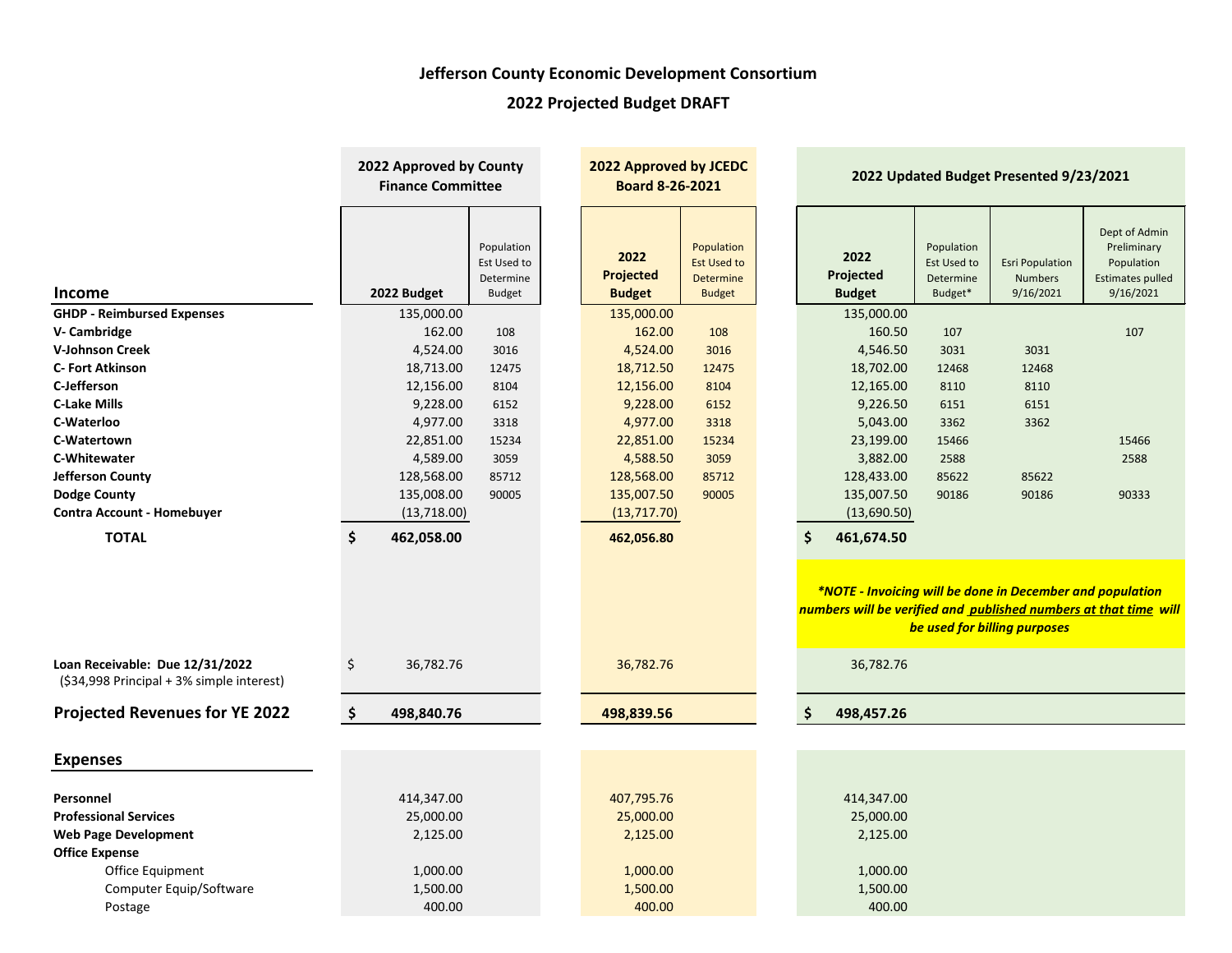| <b>Expenses</b>                 | 2022 Approved by County<br><b>Finance Committee</b> | 2022 Projected<br><b>Budget - Approved</b><br>8/26/2022 | 2022 Updated Budget Presented 9/23/2021 |
|---------------------------------|-----------------------------------------------------|---------------------------------------------------------|-----------------------------------------|
| Printing/Duplicating            | 550.00                                              | 550.00                                                  | 550.00                                  |
| Small Items of Equipment        | 150.00                                              | 150.00                                                  | 150.00                                  |
| Maint Machine&Equip-Copies      | 2,700.00                                            | 2,700.00                                                | 2,700.00                                |
| <b>Equipment Rent/Lease</b>     | 2,000.00                                            | 2,000.00                                                | 2,000.00                                |
| <b>Duplication Allocation</b>   |                                                     | 36.00                                                   |                                         |
| Membership                      | 3,500.00                                            | 4,500.00                                                | 3,500.00                                |
| <b>Professional Development</b> |                                                     |                                                         |                                         |
| Registrations                   | 5,000.00                                            | 5,000.00                                                | 5,000.00                                |
| <b>Commercial Travel</b>        | 2,500.00                                            | 2,500.00                                                | 2,500.00                                |
| Lodging                         | 3,000.00                                            | 3,000.00                                                | 3,000.00                                |
| <b>Meeting Expenses</b>         |                                                     |                                                         |                                         |
| Food & Others                   | 1,000.00                                            | 1,000.00                                                | 1,000.00                                |
| <b>Training Materials</b>       | 500.00                                              | 500.00                                                  | 500.00                                  |
| <b>Subscriptions</b>            | 6,000.00                                            | 6,000.00                                                | 6,000.00                                |
| Internet/Phones/Mis             |                                                     |                                                         |                                         |
| Telephone & Fax                 | 500.00                                              | 500.00                                                  | 500.00                                  |
| Wireless Internet               | 1,500.00                                            | 1,500.00                                                | 1,500.00                                |
| IP Telephone Allocation         | 177.00                                              | 177.00                                                  | 177.00                                  |
| MIS PC Group Allocation         | 10,000.00                                           | 10,000.00                                               | 10,000.00                               |
| MIS System Grp Alloc(ISIS)      | 2,707.00                                            | 2,707.00                                                | 2,707.00                                |
| <b>Other Operating</b>          | 1,000.00                                            | 1,000.00                                                | 1,000.00                                |
| <b>Travel Related</b>           |                                                     |                                                         |                                         |
| Mileage                         | 3,500.00                                            | 3,500.00                                                | 3,500.00                                |
| <b>Mileage County Vehicle</b>   | 1,500.00                                            | 1,500.00                                                | 1,500.00                                |
| Meals                           | 1,500.00                                            | 1,500.00                                                | 1,500.00                                |
| Other Travel/Tolls              | 300.00                                              | 300.00                                                  | 300.00                                  |
| <b>Other Insurance</b>          | 3,260.97                                            | 3,260.97                                                | 3,260.97                                |
| <b>Railroad Consortium</b>      | 14,000.00                                           | 14,000.00                                               | 14,000.00                               |
| <b>Operating Reserve</b>        |                                                     |                                                         |                                         |
| <b>Total Expenses</b>           | \$<br>511,216.97                                    | \$505,701.73                                            | \$<br>511,216.97                        |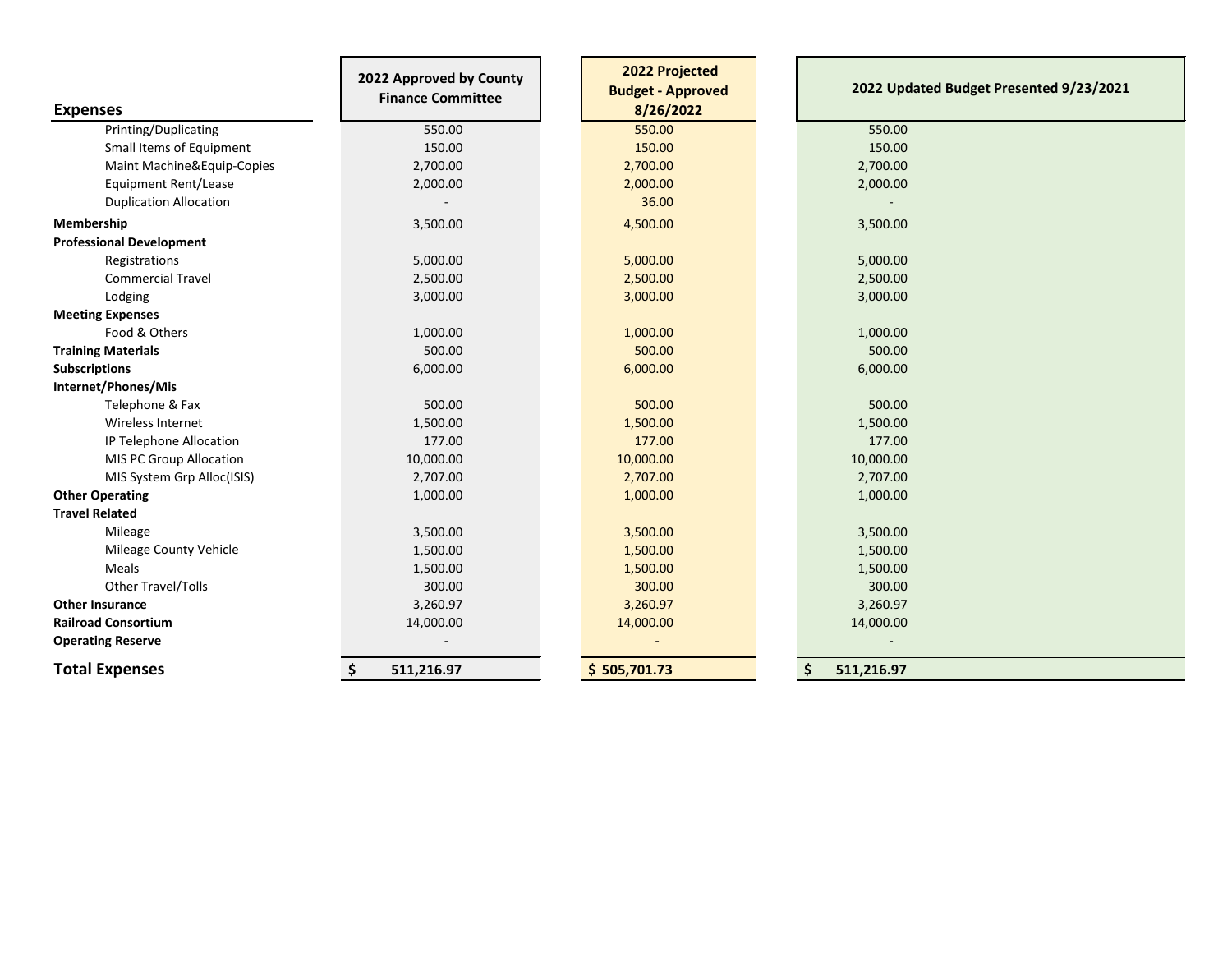# **Homebuyer Program**

### **2021 YE Projected/2022 Projected Budget**

| <b>Income</b>                    | 2021<br><b>YE Projected</b> | 2021<br><b>Budget</b> | 2022<br>Projected<br><b>Budget</b> | 2020<br>Population<br><b>Estimates</b> |
|----------------------------------|-----------------------------|-----------------------|------------------------------------|----------------------------------------|
| V-Cambridge                      | 10.70                       | 10.70                 | 10.70                              | 107                                    |
| V-Johnson Creek                  | 301.60                      | 301.60                | 303.10                             | 3031                                   |
| C- Fort Atkinson                 | 1,247.50                    | 1,247.50              | 1,246.80                           | 12468                                  |
| C-Jefferson                      | 810.40                      | 810.40                | 811.00                             | 8110                                   |
| C-Lake Mills                     | 615.20                      | 615.20                | 615.10                             | 6151                                   |
| C-Waterloo                       | 331.80                      | 331.80                | 336.20                             | 3362                                   |
| C-Watertown                      | 1,523.40                    | 1,523.40              | 1,546.60                           | 15466                                  |
| C-Whitewater                     | 305.90                      | 305.90                | 258.80                             | 2588                                   |
| Jefferson County                 | 8,571.20                    | 8,571.20              | 8,562.20                           | 85622                                  |
| DPP Home Buyer Program           | 4,150.00                    |                       |                                    |                                        |
| DPA Home Buyer Program           | 5,850.00                    | 10,000.00             | 10,000.00                          |                                        |
| <b>Donations Restricted</b>      | 10,072.00                   |                       |                                    |                                        |
| <b>Applied Operating Reserve</b> | 10,070.58                   | 27,373.20             | 29,566.25                          |                                        |
| <b>TOTALS</b>                    | \$43,860.28                 | \$51,090.90           | \$53,256.75                        |                                        |

|                                       |                     |               | 2022          |
|---------------------------------------|---------------------|---------------|---------------|
|                                       | 2021                | 2021          | Projected     |
| <b>Expenses</b>                       | <b>YE Projected</b> | <b>Budget</b> | <b>Budget</b> |
|                                       |                     |               |               |
| Personnel                             | 37,362.76           | 36,355.84     | 39,450.00     |
| Web Page Development                  | 114.00              | 150.00        | 150.00        |
| <b>Office Expense</b>                 |                     |               |               |
| Supplies                              | 200.00              | 650.00        | 400.00        |
| Maint Machine&Equip-Copies            | 500.00              | 2,000.00      | 1,500.00      |
| <b>Equipment Rent/Lease</b>           | 770.00              | 750.00        | 770.00        |
| Membership                            | 250.00              | 250.00        | 250.00        |
| Professional Development <sup>1</sup> |                     |               |               |
| Registrations                         |                     | 1,500.00      | 1,500.00      |
| <b>Commercial Travel</b>              |                     | 700.00        | 700.00        |
| Lodging                               |                     | 1,500.00      | 1,500.00      |
| Advertising                           |                     |               |               |
| Southern Housing                      |                     |               |               |
| Training Materials <sup>2</sup>       | 1,100.00            | 3,000.00      | 3,000.00      |
| Subscriptions                         | 595.00              | 1,000.00      | 750.00        |
| Internet/Phones/Mis <sup>3</sup>      |                     |               |               |
| Telephone & Fax                       | 100.00              | 150.00        | 100.00        |
| Wireless Internet                     | 275.00              | 300.00        | 300.00        |
| IP Telephone Allocation               | 66.96               | 68.00         | 59.00         |
| MIS PC Group Allocation               | 1,208.04            | 1,191.00      | 1,250.00      |
| MIS System Grp Alloc(ISIS)            | 368.04              | 369.00        | 387.00        |
| <b>Travel Related</b>                 |                     |               |               |
| Mileage                               | 210.00              | 500.00        | 500.00        |
| Meals                                 |                     | 300.00        | 300.00        |
| <b>Other Travel/Tolls</b>             |                     | 130.00        | 130.00        |
| Other Insurance                       | 240.48              | 227.06        | 260.75        |
| <b>Recording Fees</b>                 | 500.00              |               |               |
| Total                                 | \$43,860.28         | \$51,090.90   | \$53,256.75   |

### **Note:**

1. 2021 training virtural with scholarships; anticipate return to live training in 2022

2. Lack of inventory - reduced need for HB program training materials/supplies. Assume 2022 will ramp back up to more normal levels.

3 - 2022 - County Controlled; Numbers for 2022 from MIS.